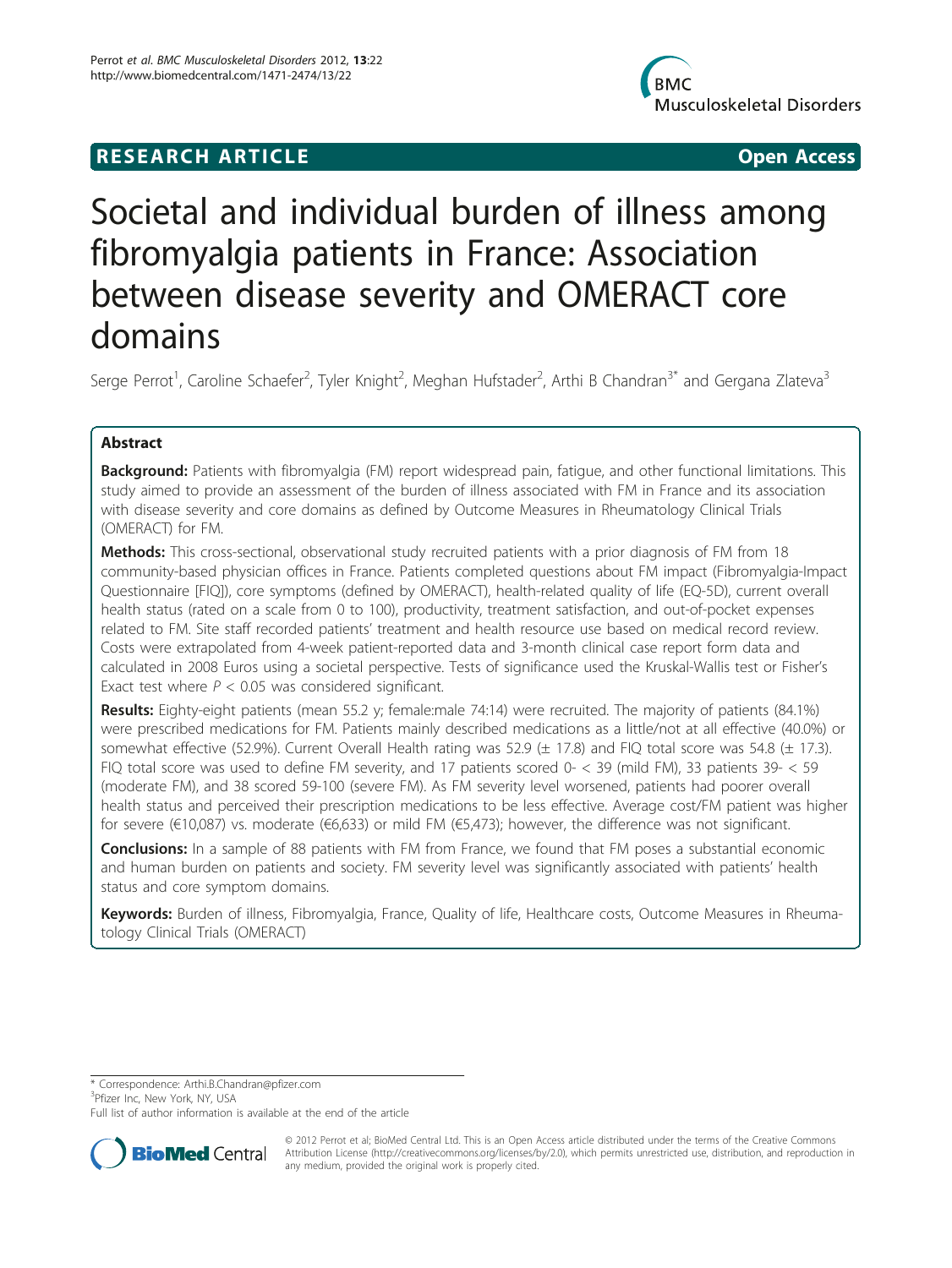## Background

Fibromyalgia (FM) is a chronic disorder characterized by persistent, widespread pain [[1](#page-11-0)]. FM patients may also report fatigue, sleep disturbance, anxiety, and depression [[2-4](#page-11-0)]. Although estimates vary, FM has been reported to affect up to 6% of the general European population [[5](#page-12-0)-[7](#page-12-0)]. However, one community study in France estimated the point prevalence of FM to be lower at 1.4%, which translates to  $~1680,000$  $~1680,000$  $~1680,000$  patients [8].

Confirming a diagnosis of FM is often difficult because there is no specific diagnostic test to clearly validate the disorder. Indeed, FM is often diagnosed by ruling out other conditions, such as rheumatoid arthritis, lupus, and multiple sclerosis [\[9](#page-12-0)]. Various professional bodies have issued guidelines to assist diagnosis of FM such as screening tools [[10](#page-12-0)] or diagnostic criteria, such as those recently issued by the American College of Rheumatology (ACR) [[11\]](#page-12-0). FM management guidelines published by the American Pain Society (APS) [[12](#page-12-0)] and the European League Against Rheumatism (EULAR) [[13](#page-12-0)] reflect that generalized pain does not adequately characterize FM and a broader assessment of pain, function, and psychosocial aspects may aid in FM management. Recognizing the need for a core set of domains that more fully describe FM, the Outcome Measures in Rheumatology Clinical Trials (OMER-ACT) workgroup on FM was established to identify domains that should be captured in clinical trials for FM therapies [\[14\]](#page-12-0). These domains include pain, patient global health, fatigue, health-related quality of life (HRQoL), multidimensional function, sleep, depression, physical function, tenderness, dyscognition, and anxiety.

Due in-part to the chronic nature of the disease, FM patients are high consumers of healthcare services in Europe [[15-18\]](#page-12-0). The lack of a definitive diagnostic test means that FM patients repeatedly present to physicians prior to receiving a confirmed diagnosis. Furthermore, once diagnosed patients often experience suboptimal pain and symptom management which may lead to frequent physician office visits [[16\]](#page-12-0). A review of the literature shows that there are currently no studies that have included a comprehensive assessment of the burden of illness associated with FM in France. The objective of this study was to better understand the impact of FM on French patients by conducting an evaluation of their clinical and comorbid profile, and FM's impact on HRQoL, symptom domains (such as pain, sleep, depression), productivity, and cost to society.

#### Methods

## Study design

## Sample population

This cross-sectional, observational study included FM patients recruited from 18 community-based physician offices (15 general practitioners and 3 rheumatologists) in France. Since there are no definitive criteria for FM diagnosis, patients were required to have a prior diagnosis of FM by a rheumatologist or pain specialist, to have experienced widespread pain (above and below the waist and on both sides of the body) for at least 3 months, and to have experienced pain in the past 24 hours. Patients also were required to have been in treatment at the enrolling physician's practice for at least 3 months. All patients were older than 18 years of age and were excluded if they had participated in an investigational drug study within 30 days prior to the survey or had a concomitant illness unrelated to FM that was likely to confound the assessment of FM. The protocol was approved by central and local accredited ethics committees. No medical interventions or invasive procedures were required by the study protocol. All patients provided written informed consent.

## Data collection procedures

Site study staff identified potential patients when they presented for routine visits. Once patients provided written informed consent, they were asked to complete a self-administered patient questionnaire. Site staff completed a case report form (CRF) based on review of the patient's medical records and conducted an assessment of FM using the Manual Tender Point Survey (MTPS) exam [[19\]](#page-12-0). Recorded data included patient's clinical characteristics; patient specific pain associated with FM; current and previous medications for FM; concomitant medications prescribed for depression, anxiety, or insomnia; and FM-related office visits, diagnostic tests, and hospitalizations. Information collected via the patient questionnaire and CRF was not associated with a patient's personal identification information but was associated with a study-specific identifier assigned at enrollment to allow linking of individual patients' clinical and survey data in the analysis.

## Patient questionnaire

The patient questionnaire included five validated instruments that assess the impact of FM on aspects of HRQoL and symptoms (such as pain, sleep, anxiety, and depression): the Fibromyalgia Impact Questionnaire (FIQ) [[20](#page-12-0)], the EuroQol (EQ-5D) [\[21](#page-12-0)], the Medical Outcomes Study (MOS) Sleep Scale [[22\]](#page-12-0), the Brief Pain Inventory-Short Form (BPI-sf) [\[23\]](#page-12-0), and the Hospital Anxiety and Depression Scale (HADS) [\[24](#page-12-0)]. Patients were asked to rate their current overall health on a scale from 0 to 100, where 0 represents 'worst possible health' and '100' represents 'perfect health'. Patients were also asked to estimate what their overall health status would be, on the same scale, if they had complete relief from FM (pain-free overall health). In addition, study-specific questions were developed to assess perceived treatment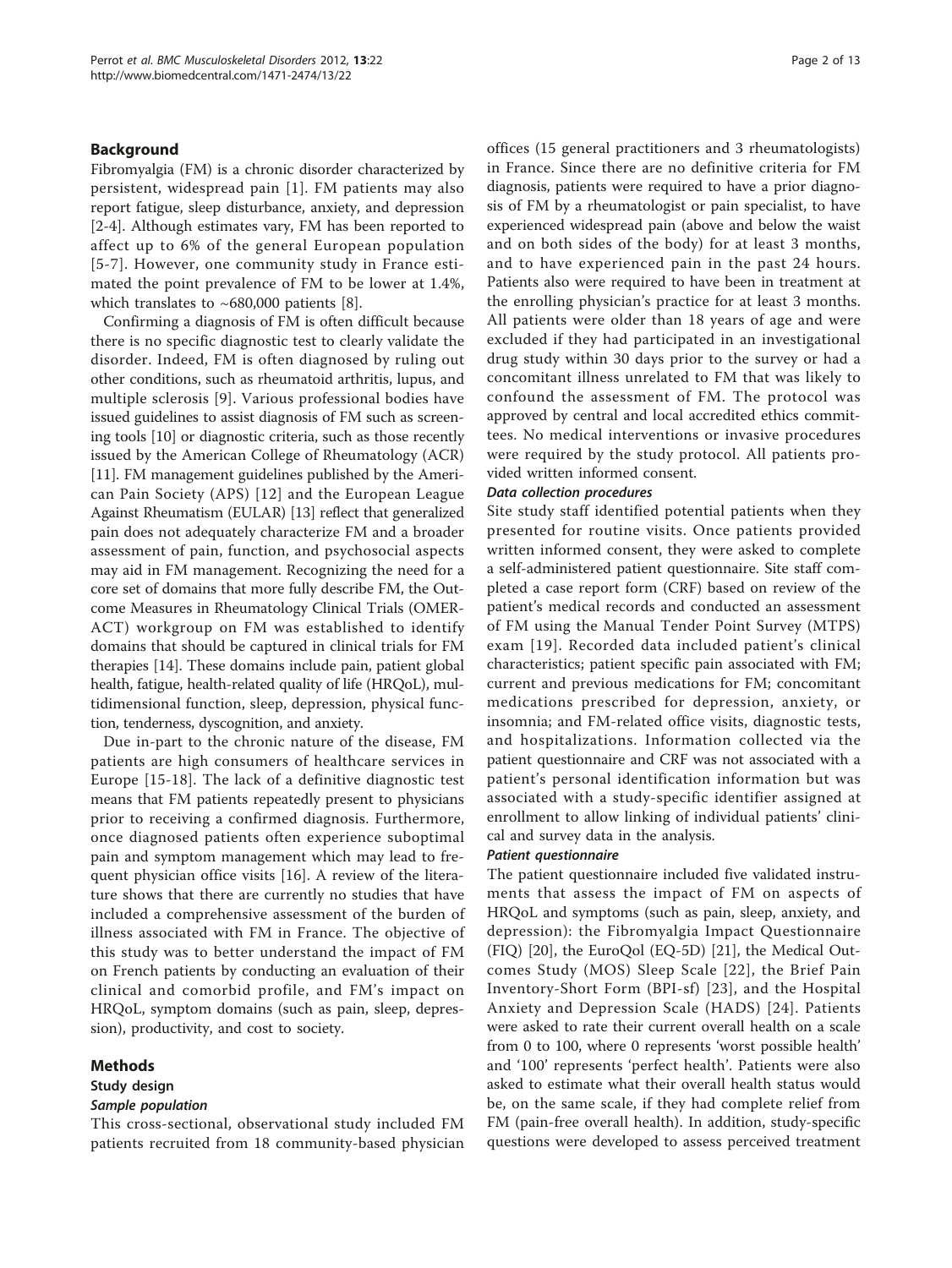effectiveness, treatment satisfaction, and FM impact on productivity and health resource use (HRU).

## Patient perception of treatment effectiveness and satisfaction

To assess perception of FM treatment effectiveness, patients were asked questions relating to prescription medications, non-prescription medications (e.g. overthe-counter medications), and other treatments, including physical treatments (physical therapy/massage, acupressure/acupuncture, chiropracty), and herbs, vitamins, or other supplements. Patients were specifically asked how effective their prescription medications were for relieving their FM symptoms over the past 4 weeks. Response options for any question on effectiveness were: extremely effective, very effective, somewhat effective, a little effective, and not at all effective. Similarly, perceived satisfaction with treatment was assessed through questions relating to prescription medications, non-prescription medications, and other treatments (listed above). Patients were specifically asked how satisfied or dissatisfied they were with the pain relief experienced with their prescription medications over the past 4 weeks. Patients could respond to any question on satisfaction with: extremely satisfied, somewhat satisfied, neither satisfied nor dissatisfied, somewhat dissatisfied, and extremely dissatisfied.

## Health-related quality of life and core symptom domains

The EQ-5D utility score (derived from the health state valuation score) assesses HRQoL across 5 domains, each scored separately: mobility, self-care, performance of usual activities, pain or discomfort, and anxiety or depression [[21](#page-12-0)]. A scoring formula developed by the EuroQol Group is used to assign utility values for each patient's health valuation. Health state valuation scores range from -0.594 to 1.00, where higher scores indicate better health state [\[21](#page-12-0)].

The FIQ is a brief 10-item assessment measuring FM patient status, progress, and outcomes in the area of physical impairment, feeling good, work missed, doing work, pain, fatigue/tired, rested, stiffness, anxiety, and depression [\[20](#page-12-0)]. Each of the 10 subscales included in the FIQ is scored from 0 to 10. The FIQ total score (range: 0-100) is the sum of the 10 FIQ subscale scores, with higher scores indicating a greater impact of FM on the patient. We utilized patients' FIQ total scores to define FM severity as follows: total scores of 0- < 39 considered mild; total scores of 39- < 59 considered moderate; and total scores of 59-100 considered severe [[25\]](#page-12-0).

The BPI-sf includes an evaluation of pain intensity and an evaluation of the interference of pain over the past 24 hours on general activity, mood, walking, work, relationships with others, sleep, and enjoyment of life

[[23](#page-12-0)]. The intensity of pain is assessed with four items (pain at its worst, at its least, on average over the past 24 hours, and currently) on an 11-point numeric rating scale ranging from 0 to 10, where higher scores indicate higher severity of pain. The BPI Pain Severity Index score (range: 0-10) is the mean of worst, least, average, and current pain, with previously established cut points for chronic neuropathic pain of 0-3, 4-6, and 7-10 considered mild, moderate, and severe, respectively [[26\]](#page-12-0).

The MOS Sleep Scale includes 12 items that measure seven key constructs of sleep: sleep disturbance, snoring, awakening short of breath or with a headache, sleep adequacy, somnolence, optimal sleep, and sleep quantity [[22](#page-12-0)]. With the exception of optimal sleep (1 item; scored as 0 [not optimal] or 1 [optimal]), sleep quantity (1 item; scored as 0-24 per hours of sleep where higher numbers reflect more sleep), and sleep adequacy (2 items; combined score of 0-100, where higher scores indicate greater sleep adequacy), each of the other subscales and the additional 9-item Sleep Problems Index, were scored from 0 to 100 where higher scores represent worse sleep outcomes.

The HADS is designed to assess the presence and severity of mood disorders and has been used extensively in a variety of patient populations [[24\]](#page-12-0). The HADS includes 14 items, of which 7 assess anxiety (HADS-A) and 7 assess depression (HADS-D); subscale scores range from 0 to 21, with higher scores representing more symptoms and poorer emotional well-being. Scores of 0-7 on either subscale are considered normal, 8-10 considered mild, 11-14 considered moderate, and 15-21 considered severe levels of anxiety and depression, respectively.

## Healthcare costs

Annual direct and indirect costs associated with FM were calculated in 2008 Euros using a societal perspective. Costs included direct medical costs (diagnostic tests, physician office visits, prescription medications, hospitalizations, and patient out-of-pocket costs, e.g. from prescription medications, non-prescription medications, and other treatments for FM), direct non-medicalrelated costs (assistance with activities of daily living), and indirect costs (days missed from work or on disability due to FM).

Costing algorithms were developed to assign 2008 unit costs to each unique type of resource utilized. Unit costs assigned to office visits and office-based procedures were based on current physician fee schedules (i.e. Classification Commune des Actes Médicaux [CCAM]) [[27\]](#page-12-0). Unit costs assigned to hospitalizations were based on current hospital case-rate payments (i.e. Programme de Médicalisation des Systèmes d'Information [PMSI]) [[28](#page-12-0)]. Medication costs were based on private quotes for current drug price lists (i. e. Thériaque) [[29\]](#page-12-0). Unit costs assigned to days missed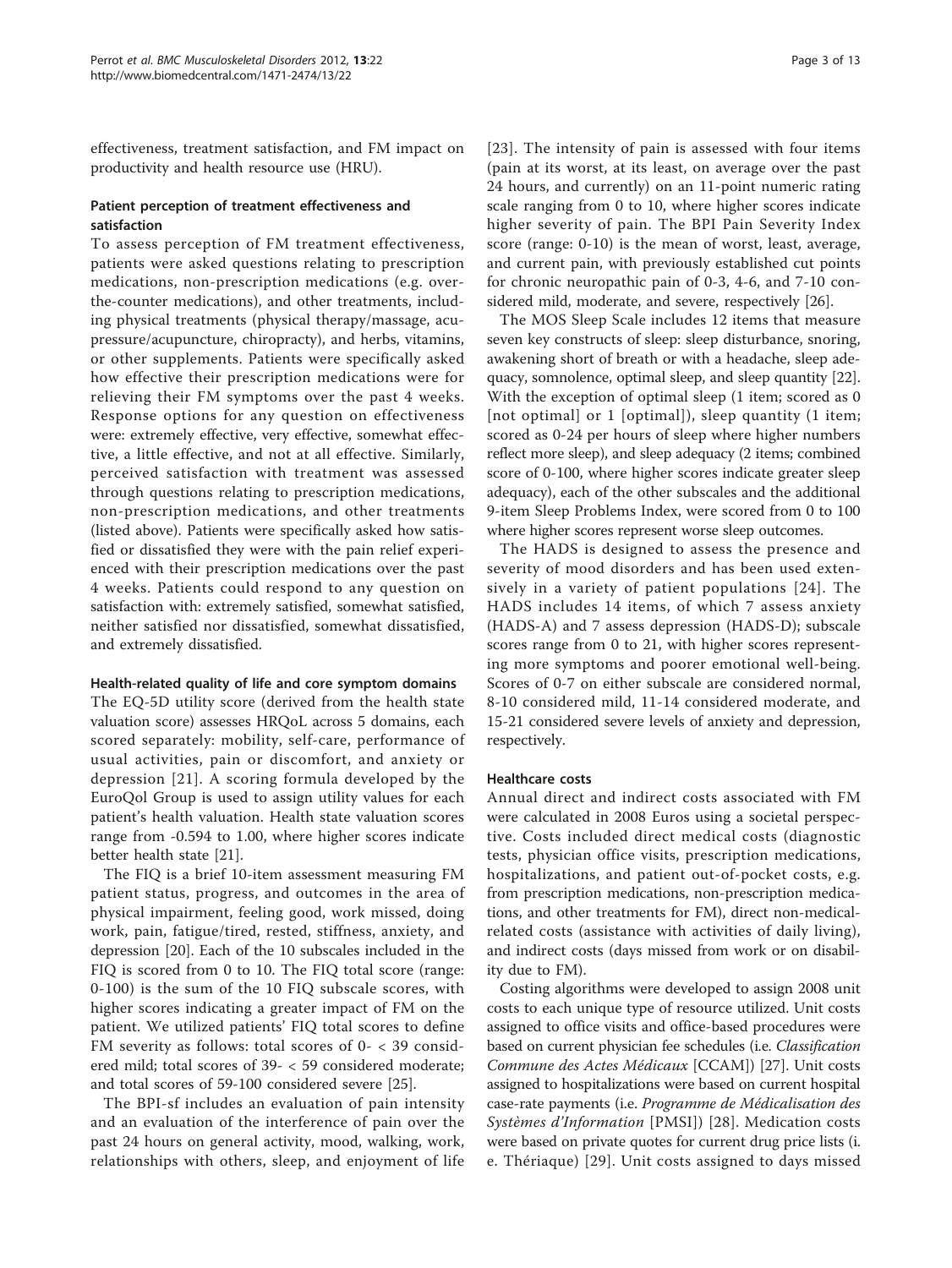<span id="page-3-0"></span>from work and disability were based on Eurostat wage data. The average cost of FM, per patient, was summed for the 3-month time horizon based on the data collected, and the mean annual cost of FM, per patient, was calculated based on the 3-month data.

## Statistical analyses

Summary statistics were calculated including mean, standard deviation (SD), median, and range for continuous variables and frequency distributions for categorical variables. Data are given as mean  $(± SD)$  unless otherwise indicated. To evaluate the impact of FM severity on patient- and physician-reported outcomes, mean outcomes and costs were compared across FM severity levels (mild, moderate, and severe based on FIQ total scores [[25](#page-12-0)]) the Kruskal-Wallis test. Frequency outcomes were compared across FM severity levels using Fisher's exact test. Statistical significance was evaluated at the 0.05 level, with no adjustments for multiple comparisons. The data were held and analyzed by Covance Inc (Gaithersburg, MD, USA). All analyses were performed using SAS version 9.1 (SAS Institute, Cary, NC, USA).

## Results

## Study sample

Eighty-eight patients from 18 community-based physician offices across France were enrolled. Patients were 55.2 (± 11.8) years and predominantly female (Table 1).

## Table 1 Demographic characteristics of study sample

Patients had been diagnosed with FM for  $3.2$  ( $\pm$  2.9) years, on average, and half (52.3%) reported FM symptoms for 1-5 years (Table [2](#page-4-0)). The average number of MTPS points was 13.0 ( $\pm$  3.4). Patients had an average of 3.4 comorbid conditions, with common (reported by > 25% of patients) comorbidities being anxiety (76.1%), sleep disturbance/insomnia (59.1%), and chronic fatigue syndrome (52.3%).

## Patients' perception of treatment effectiveness and satisfaction

All patients were actively seeking care for their FM. Patients made 2.9  $(\pm 1.9)$  office visits to the study site over the past 3 months (Table [3\)](#page-5-0). One-quarter (25.0%) of patients also made visits to other physicians' offices. The more common physician specialties visited by patients for their FM were rheumatologist (54.5%), general practitioner (GP) (18.2%), neurologist (13.6%), and surgeon (13.6%).

Most patients had received prescription medications for their FM within the past 3 months ( $n = 74/88$ ). Among those receiving prescription medications for FM, one or a combination of the following classes of medications were prescribed: analgesics (59.1%), antiinflammatories (38.6%), antidepressants (28.4%), anxiolytics (28.4%), and muscle relaxants (26.1%) (Figure [1](#page-5-0)). Assessment of patient's perceived effectiveness of their FM prescription medications found that no patient

|                                         |                         |                    | <b>FM Severity</b>    |                   |                      |  |  |  |  |
|-----------------------------------------|-------------------------|--------------------|-----------------------|-------------------|----------------------|--|--|--|--|
| Characteristic                          | Total $(n = 88)$        | Mild<br>$(n = 17)$ | Moderate ( $n = 33$ ) | Severe $(n = 38)$ | P-value <sup>a</sup> |  |  |  |  |
| Age, years                              |                         |                    |                       |                   | 0.303                |  |  |  |  |
| Mean (SD)                               | 55.2 (11.8)             | 51.3 (11.3)        | 56.1(11.3)            | 56.2 (12.4)       |                      |  |  |  |  |
| Median (range)                          | 57.0<br>$(19.0 - 80.0)$ | 55.0<br>$(34-69)$  | 57.0<br>$(33 - 80)$   | 57.5<br>$(19-78)$ |                      |  |  |  |  |
| Gender, n (%)                           |                         |                    |                       |                   | 1.0                  |  |  |  |  |
| Male                                    | 14 (15.9)               | 3(17.6)            | 5(15.2)               | 6(15.8)           |                      |  |  |  |  |
| Female                                  | 74 (84.1)               | 14 (82.4)          | 28 (84.8)             | 32 (84.2)         |                      |  |  |  |  |
| Employment status, $n$ (%) <sup>b</sup> |                         |                    |                       |                   | 0.682                |  |  |  |  |
| Employed, full-time                     | 23(26.1)                | 5(31.3)            | 11(33.3)              | 7(21.9)           |                      |  |  |  |  |
| Employed, part-time                     | 6(6.8)                  | 1(6.3)             | 4(12.1)               | 1(3.1)            |                      |  |  |  |  |
| Disabled                                | 8(9.1)                  | 1(6.3)             | 3(9.1)                | 4(12.5)           |                      |  |  |  |  |
| Full-time homemaker                     | 2(2.3)                  | 1(6.3)             | 0(0)                  | 1(3.1)            |                      |  |  |  |  |
| Unemployed                              | 6(6.8)                  | 2(12.5)            | 1(3.0)                | 3(9.4)            |                      |  |  |  |  |
| Retired                                 | 33 (37.5)               | 5(31.3)            | 13 (39.4)             | 15 (46.9)         |                      |  |  |  |  |
| Other                                   | 2(2.3)                  | 1(6.3)             | 1(3.0)                | 0(0)              |                      |  |  |  |  |
| Student                                 | 1(1.1)                  | 0(0)               | 0(0)                  | 1(3.1)            |                      |  |  |  |  |

Patient Survey

<sup>a</sup>Fisher's exact test or Kruskal-Wallis test, as appropriate

b<br>Percentages for each column might not add up to 100% due to missing data on given question.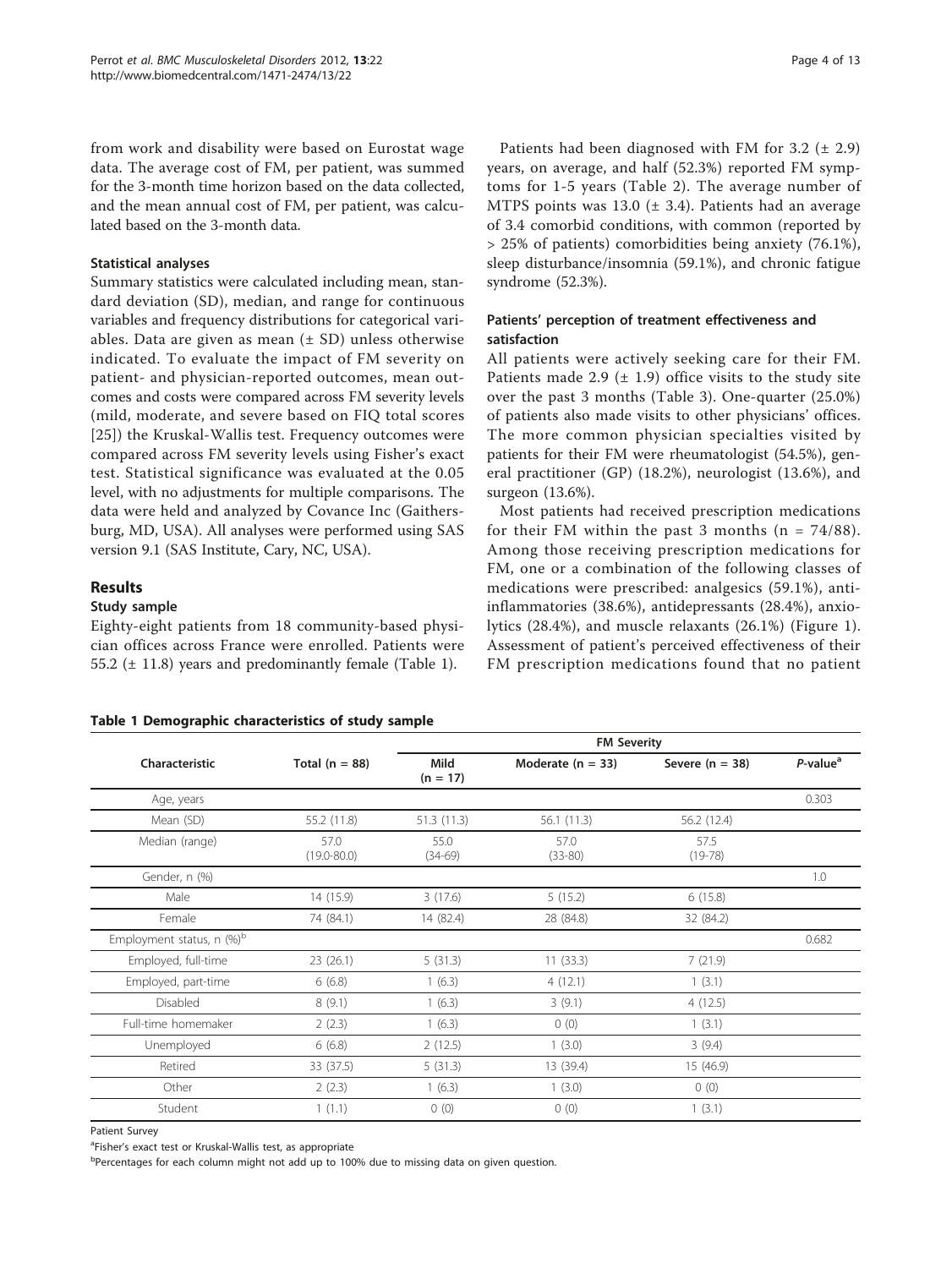## <span id="page-4-0"></span>Table 2 Clinical characteristics of overall sample

|                                              |                            | FM Severity <sup>a</sup> |                        |                      |                      |  |  |  |
|----------------------------------------------|----------------------------|--------------------------|------------------------|----------------------|----------------------|--|--|--|
| Characteristic                               | <b>Total</b><br>$(n = 88)$ | Mild<br>$(n = 17)$       | Moderate<br>$(n = 33)$ | Severe<br>$(n = 38)$ | P-value <sup>b</sup> |  |  |  |
| Duration of FM symptoms <sup>c</sup> , n (%) |                            |                          |                        |                      | 0.517                |  |  |  |
| 3-6 months                                   | 10(11.4)                   | 3(17.6)                  | 2(6.1)                 | 5(13.2)              |                      |  |  |  |
| 7-11 months                                  | 4(4.5)                     | 0(0.0)                   | 2(6.1)                 | 2(5.3)               |                      |  |  |  |
| 1-5 years                                    | 46 (52.3)                  | 8(47.1)                  | 22 (66.7)              | 16(42.1)             |                      |  |  |  |
| 6-10 years                                   | 20 (22.7)                  | 5(29.4)                  | 4(12.1)                | 11 (28.9)            |                      |  |  |  |
| $> 10$ years                                 | 7(8.0)                     | 1(5.9)                   | 3(9.1)                 | 3(7.9)               |                      |  |  |  |
| Time since diagnosis, years                  |                            |                          |                        |                      | 0.983                |  |  |  |
| Mean (SD)                                    | 3.2(2.9)                   | 3.2(2.5)                 | 3.1(2.6)               | 3.4(3.3)             |                      |  |  |  |
| Median                                       | $\overline{2}$             | 3                        | $\overline{2}$         | $\overline{2}$       |                      |  |  |  |
| Number of positive MTPS points               |                            |                          |                        |                      | 0.165                |  |  |  |
| Mean (SD)                                    | 13.0(3.4)                  | 14.4(2.9)                | 12.6(3.1)              | 12.7(3.9)            |                      |  |  |  |
| Median                                       | 13                         | 15                       | 12                     | 12                   |                      |  |  |  |
| Comorbid conditions <sup>d</sup>             |                            |                          |                        |                      |                      |  |  |  |
| Anxiety, n (%)                               | 67(76.1)                   | 12 (70.6)                | 26 (78.8)              | 29 (76.3)            | 0.808                |  |  |  |
| Sleep Disturbance/Insomnia, n (%)            | 52 (59.1)                  | 10 (58.8)                | 22 (66.7)              | 20 (52.6)            | 0.477                |  |  |  |
| Chronic Fatigue Syndrome, n (%)              | 46 (52.3)                  | 13(76.5)                 | 17(51.5)               | 16 (42.1)            | 0.055                |  |  |  |
| Depression, n (%)                            | 40 (45.5)                  | 6(35.3)                  | 15 (45.5)              | 19 (50.0)            | 0.618                |  |  |  |
| Headache/Migraine, n (%)                     | 30 (34.1)                  | 6(35.3)                  | 7(21.2)                | 17 (44.7)            | 0.113                |  |  |  |
| Restless Leg Syndrome, n (%)                 | 22 (25.0)                  | 8(47.1)                  | 8(24.2)                | 6(15.8)              | 0.043                |  |  |  |
| Irritable Bowel Syndrome, n (%)              | 16 (18.2)                  | 3(17.6)                  | 4(12.1)                | 9(23.7)              | 0.450                |  |  |  |
| Raynaud's Syndrome, n (%)                    | 4(4.5)                     | 1(5.9)                   | 1(3.0)                 | 2(5.3)               | 1.00                 |  |  |  |
| Other, n (%)                                 | 6(6.8)                     | 1(5.9)                   | 1(3.0)                 | 4(10.5)              | 0.562                |  |  |  |
| Number of comorbid conditions, n (%)         |                            |                          |                        |                      | 0.934                |  |  |  |
| $\overline{0}$                               | 5(5.7)                     | 1(5.9)                   | 1(3.0)                 | 3(7.9)               |                      |  |  |  |
| $\mathbf{1}$                                 | 15 (17.0)                  | 2(11.8)                  | 5(15.2)                | 8(21.1)              |                      |  |  |  |
| $\overline{2}$                               | 16 (18.2)                  | 4(23.5)                  | 6(18.2)                | 6(15.8)              |                      |  |  |  |
| $\geq$ 3                                     | 52 (59.1)                  | 10(58.8)                 | 21 (63.6)              | 21 (55.3)            |                      |  |  |  |
| Number of comorbid conditions <sup>e</sup>   |                            |                          |                        |                      | 0.637                |  |  |  |
| Mean (SD)                                    | 3.4(1.8)                   | 3.8(2.0)                 | 3.2(1.5)               | 3.5(2.1)             |                      |  |  |  |
| Median (range)                               | $3(1-8)$                   | $4(1-7)$                 | $3(1-6)$               | $3(1-8)$             |                      |  |  |  |

Clinical case report form.

<sup>a</sup> Some data were not available, and therefore N-numbers for each group represents the maximum number of patients.

<sup>b</sup> Fisher's exact test or Kruskal-Wallis test, as appropriate.

<sup>c</sup> Percentages for each column might not add up to 100% due to missing data.

<sup>d</sup> Categories are not mutually exclusive.

<sup>e</sup> Among patients reporting at least 1 comorbid condition

reported that their prescription medications were 'extremely effective' (Figure [2\)](#page-6-0). For patients who responded as taking a prescription medication for FM within the past 4 weeks ( $n = 70$ ), the majority (52.9%) reported medications as being 'somewhat effective' and 38.6% reported their prescription medications as being 'a little effective' (Figure [2\)](#page-6-0). Assessment of patient's satisfaction with their FM prescription medications found that no patient reported being extremely satisfied (Figure [3](#page-6-0)).

## Impact of fm on health-related quality of life and core symptom domains

With respect to overall functioning and well-being, patients had an average EQ-5D health state score of  $0.37$  ( $\pm$  0.33) (Table [4](#page-7-0)). The Current Overall Health rating was 52.9 ( $\pm$  17.8), and patients estimated their Pain-Free Overall Health 27.7 points higher (80.6) if they had complete relief from FM-related pain (Table [4](#page-7-0)).

FIQ total score was  $54.8$  ( $\pm$  17.3) (Table [4\)](#page-7-0), with 17 (19.3%), 33 (37.5%), and 38 (43.2%) patients reporting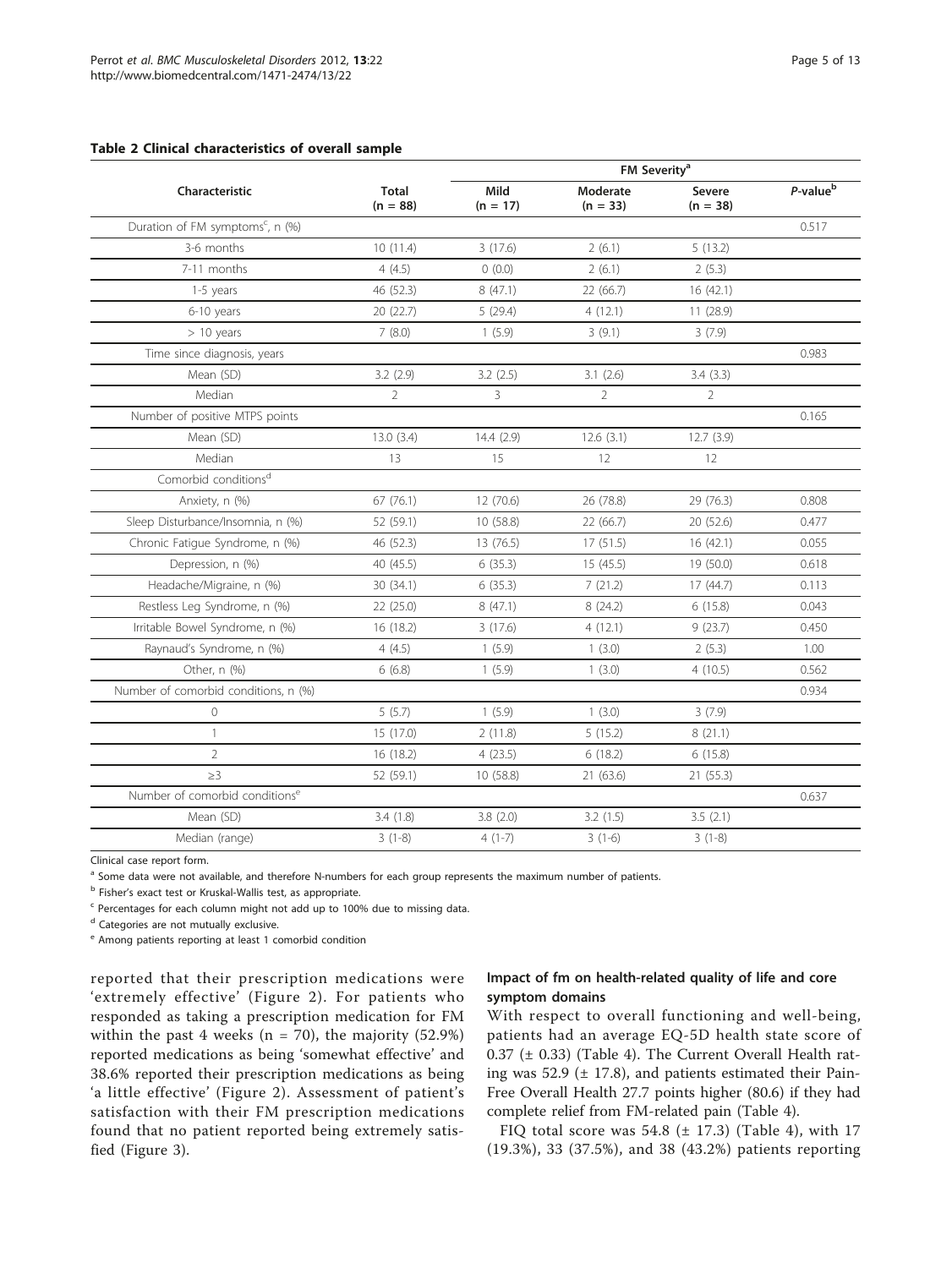|                                                                       |                  | <b>FM Severity</b> |                         |                   |                         |  |  |
|-----------------------------------------------------------------------|------------------|--------------------|-------------------------|-------------------|-------------------------|--|--|
| Characteristic                                                        | Total $(n = 88)$ | Mild $(n = 17)$    | Moderate $(n = 33)$     | Severe $(n = 38)$ | $P$ -value <sup>a</sup> |  |  |
| Number of office visits over the past 3 months                        |                  |                    |                         |                   | 0.319                   |  |  |
| Mean (SD)                                                             | 2.9(1.9)         | 3.1(1.3)           | 2.5(1.3)                | 3.3(2.4)          |                         |  |  |
| Median                                                                |                  |                    | $\overline{\mathbf{z}}$ |                   |                         |  |  |
| Other physician visits over the past 3 months <sup>b</sup> , n $(\%)$ |                  |                    |                         |                   | 0.379                   |  |  |
| Yes                                                                   | 22(25.0)         | 2(12.5)            | 10(31.3)                | 10(27.0)          |                         |  |  |
| No                                                                    | 63(71.6)         | 14 (87.5)          | 22 (68.8)               | 27(73.0)          |                         |  |  |

#### <span id="page-5-0"></span>Table 3 Number of physician visits for FM cohort, and stratified by FIQ-based FM severity

Clinical case report form.

<sup>a</sup> Fisher's exact or Kruskal-Wallis test, as appropriate.

b Percentages for each column might not add up to 100% due to missing data.

mild (scores 0- < 39), moderate (scores 39- < 59), and severe scores (scores 59-100), respectively. FIQ domains most affected  $(> 6.0)$  were feel good  $(7.1)$ , fatigue/tired (6.9), rested (6.8), stiffness (6.6), and pain (6.2) (Table [4](#page-7-0)).

BPI-sf Pain Severity Index was 4.9 (± 1.8) (Table [4](#page-7-0)), with 54.5% of the patients reporting moderate pain (scores 4-6) and 21.6% reporting severe pain (scores 7- 10). Pain Interference Index was 5.1  $(\pm 1.9)$  (Table [4\)](#page-7-0). BPI domains most affected (score > 5) were normal work (6.1), general activity (5.6), sleep (5.5), and enjoyment of life (5.1) (Table [4](#page-7-0)).

Assessment of the sleep using the MOS found average MOS Sleep Problems Index score of 52.8 (± 16.8), and sleep quantity of 6.4  $(\pm 1.7)$  hours (Table [4\)](#page-7-0). The MOS domain most affected was sleep adequacy  $(34.2 \pm 24.1)$ , where higher scores indicate greater sleep adequacy.

Assessment of anxiety using the HADS-A found patients had average score of 10.4  $(\pm 4.1)$  (Table [4\)](#page-7-0).

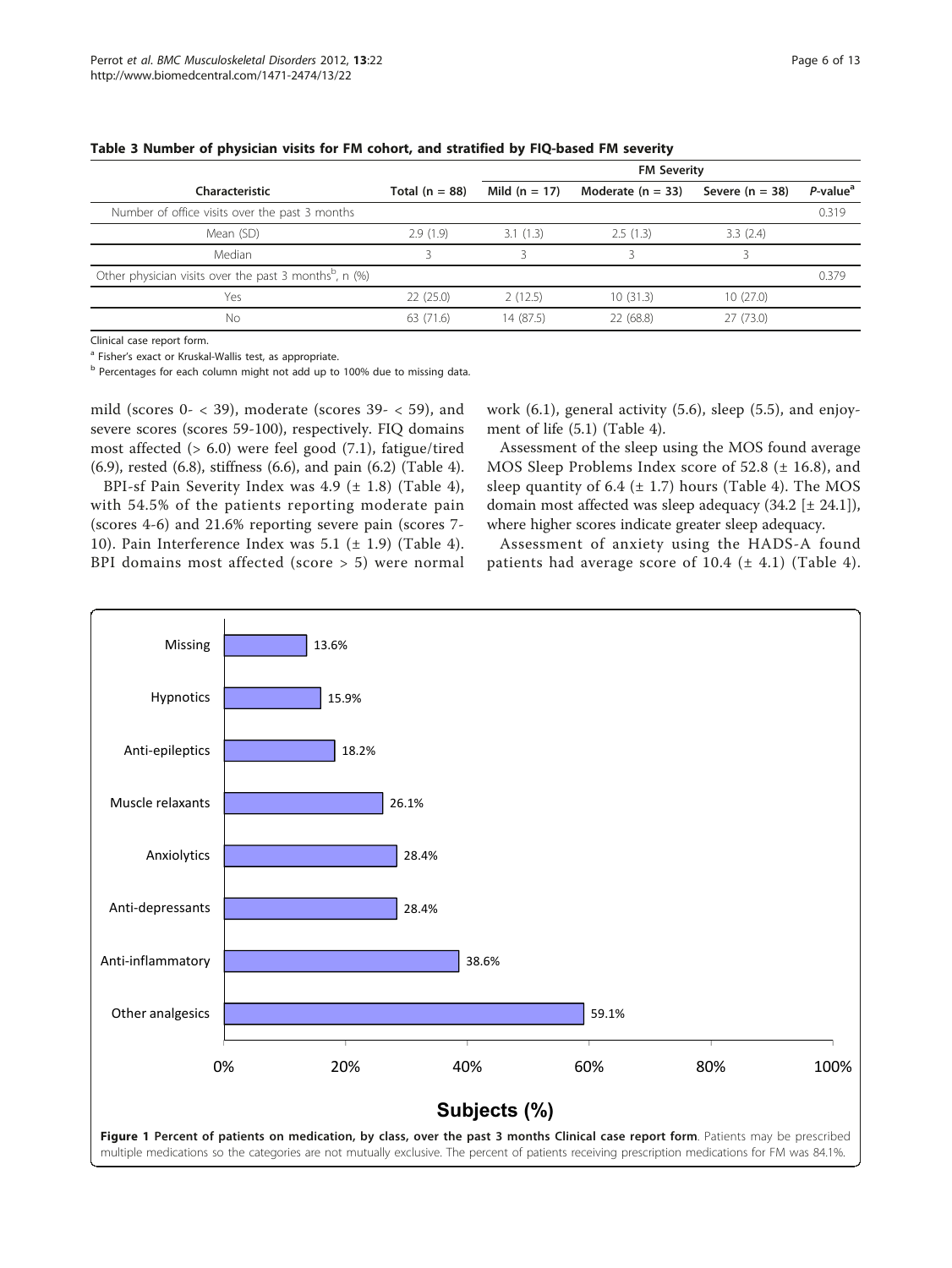<span id="page-6-0"></span>

More specifically, 25.0% of patients showed normal anxiety (scores 0-7), 25.0% mild anxiety (scores 8-10), and 35.2% moderate (scores 11-14) levels of anxiety. Assessment of depression using the HADS-D found average score of 7.9 ( $\pm$  [4](#page-7-0).3) (Table 4), with 52.3%, 19.3%, and 21.6% of the patients reporting normal (scores 0-7), mild (scores 8-10), and moderate (scores 11-14) levels of depression, respectively.

## Impact of fm on productivity

Some level of disruption to their employment status due to their FM was reported by almost half (44.3%) of all patients, including having to reduce their work time (18.2%), becoming disabled (13.6%), or becoming unemployed or taking early retirement (12.5%). Among those employed full- or part-time, all reported some degree of reduced productivity while at work with an average of

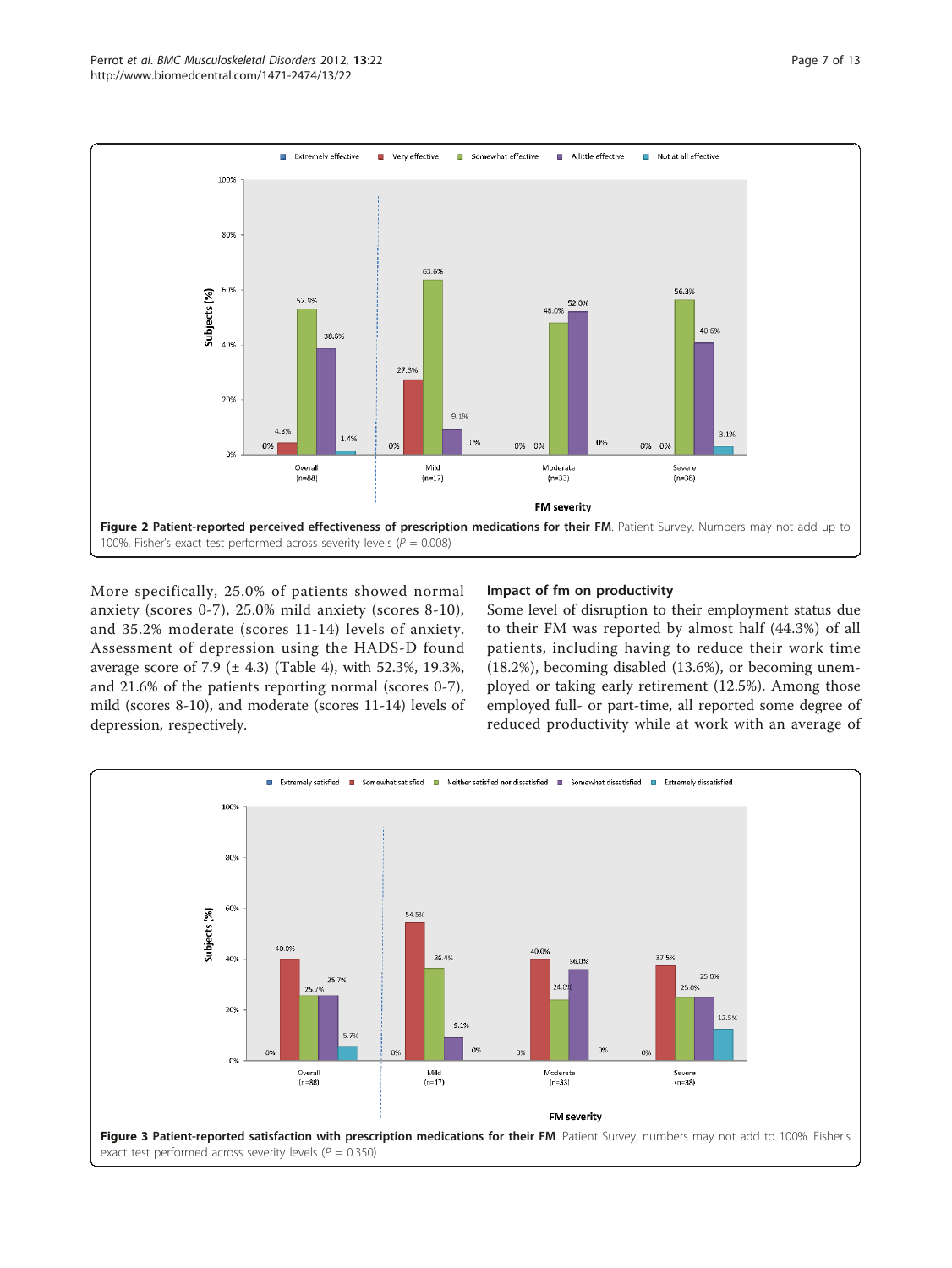| Scale                         | <b>Total</b><br>$(n = 88)$ | Mild<br>$(n = 17)$ | Moderate $(n = 33)$ | Severe $(n = 38)$ | $P$ -value <sup>a</sup> |
|-------------------------------|----------------------------|--------------------|---------------------|-------------------|-------------------------|
| EQ-5D                         |                            |                    |                     |                   |                         |
| Health State valuation        | 0.37(0.33)                 | 0.65(0.18)         | 0.44(0.27)          | 0.18(0.33)        | < 0.001                 |
| Overall Health Status Ratings |                            |                    |                     |                   |                         |
| Current Overall Health        | 52.9 (17.8)                | 65.4 (14.2)        | 53.0 (11.9)         | 47.7 (20.9)       | 0.006                   |
| Pain-Free Overall Health      | 80.6 (19.2)                | 86.9 (12.8)        | 80.5 (22.6)         | 77.9 (17.6)       | 0.106                   |
| FIQ                           |                            |                    |                     |                   |                         |
| Total Score                   | 54.8 (17.3)                | 29.3 (8.8)         | 50.0 (5.5)          | 70.4 (8.5)        |                         |
| Physical Impairment           | 3.4(2.1)                   | 1.6(1.9)           | 3.2(2.0)            | 4.5(1.7)          |                         |
| Feel Good                     | 7.1(2.8)                   | 4.4(2.9)           | 7.6(2.5)            | 8.0(2.3)          |                         |
| Work Missed                   | 3.0(3.5)                   | 0.6(1.9)           | 1.1(2.1)            | 5.6(3.3)          |                         |
| Do Work                       | 6.0(2.3)                   | 3.2(1.3)           | 5.4(1.4)            | 7.6(1.9)          |                         |
| Pain                          | 6.2(2.2)                   | 3.2(1.4)           | 5.9(1.4)            | 7.9(1.5)          |                         |
| Fatigue/Tired                 | 6.9(2.1)                   | 4.7(1.9)           | 6.7(1.6)            | 8.3(1.3)          |                         |
| Rested                        | 6.8(2.5)                   | 4.3(2.3)           | 6.5(2.2)            | 8.1(1.7)          |                         |
| Stiffness                     | 6.6(2.4)                   | 4.0(2.0)           | 6.5(2.1)            | 8.0 (1.8)         |                         |
| Anxiety                       | 5.3(2.7)                   | 2.4(1.9)           | 4.7(2.0)            | 7.1(2.0)          |                         |
| Depression                    | 4.3(3.2)                   | 1.2(1.4)           | 3.2(2.4)            | 6.6(2.7)          |                         |
| BPI-sf                        |                            |                    |                     |                   |                         |
| Pain Intensity: Worst         | $6.2$ $(2.0)$              | 4.4(1.9)           | 6.0(1.4)            | 7.3(1.8)          | < 0.001                 |
| Average pain                  | 4.8 (1.9)                  | 3.1(1.7)           | 4.6(1.3)            | 5.7(1.8)          | < 0.001                 |
| Pain Severity Index           | 4.9(1.8)                   | 3.2(1.4)           | 4.7(1.2)            | 6.0(1.7)          | < 0.001                 |
| Pain Interference Index       | 5.1(1.9)                   | 3.0(1.1)           | 4.6(1.2)            | 6.6(1.6)          | < 0.001                 |
| General activity              | 5.6(2.1)                   | 3.7(1.7)           | 5.3(1.4)            | 6.8(2.1)          | < 0.001                 |
| Mood                          | 4.8(2.6)                   | 2.9(2.3)           | 4.2(2.1)            | 6.3(2.3)          | < 0.001                 |
| Walking ability               | 4.6(2.7)                   | 2.2(1.5)           | 4.2(2.3)            | 6.0(2.6)          | < 0.001                 |
| Normal work                   | 6.1(2.0)                   | 3.7(1.1)           | 5.6(1.4)            | 7.6(1.5)          | < 0.001                 |
| Relations with other people   | 4.0(2.6)                   | 1.9(1.8)           | 3.2(2.3)            | 5.7(2.2)          | < 0.001                 |
| Sleep                         | 5.5 (2.9)                  | 3.8(2.8)           | 4.5(2.5)            | 7.1(2.4)          | < 0.001                 |
| Enjoyment of life             | 5.1(2.4)                   | 2.9(1.7)           | 4.7(2.2)            | 6.5(2.0)          | < 0.001                 |
| MOS                           |                            |                    |                     |                   |                         |
| Sleep Problems Index          | 52.8 (16.8)                | 45.9 (20.5)        | 48.6 (14.9)         | 59.5 (14.4)       | 0.008                   |
| Sleep disturbance             | 53.8 (25.1)                | 47.6 (27.8)        | 49.8 (24.6)         | 60.1 (23.6)       | 0.106                   |
| Sleep adequacy                | 34.2 (24.1)                | 42.4 (24.4)        | 34.6 (22.9)         | 30.3 (24.7)       | 0.201                   |
| Sleep somnolence              | 43.3 (22.6)                | 38.8 (26.7)        | 36.0 (18.9)         | 51.6 (21.4)       | 0.006                   |
| Snoring                       | 43.9 (31.2)                | 38.7 (29.7)        | 36.4 (28.0)         | 53.5 (32.9)       | 0.074                   |
| Sleep SOB or headache         | 35.2 (26.9)                | 25.0 (33.9)        | 27.3 (23.4)         | 46.3 (22.8)       | 0.001                   |
| Sleep quantity (hours)        | 6.4(1.7)                   | 6.5(1.6)           | 6.8(1.4)            | 6.0(1.9)          | 0.092                   |
| HADS                          |                            |                    |                     |                   |                         |
| Anxiety                       | 10.4(4.1)                  | 8.0(4.1)           | 9.9(2.9)            | 11.9(4.4)         | 0.002                   |
| Depression                    | 7.9 (4.3)                  | 4.7(3.0)           | 6.6(3.3)            | 10.5(4.0)         | < 0.001                 |

## <span id="page-7-0"></span>Table 4 HRQoL assessment scores, for whole cohort and stratified by FIQ-based FM severity

Patient Survey

<sup>a</sup>Kruskal-Wallis test.

SOB, shortness of breath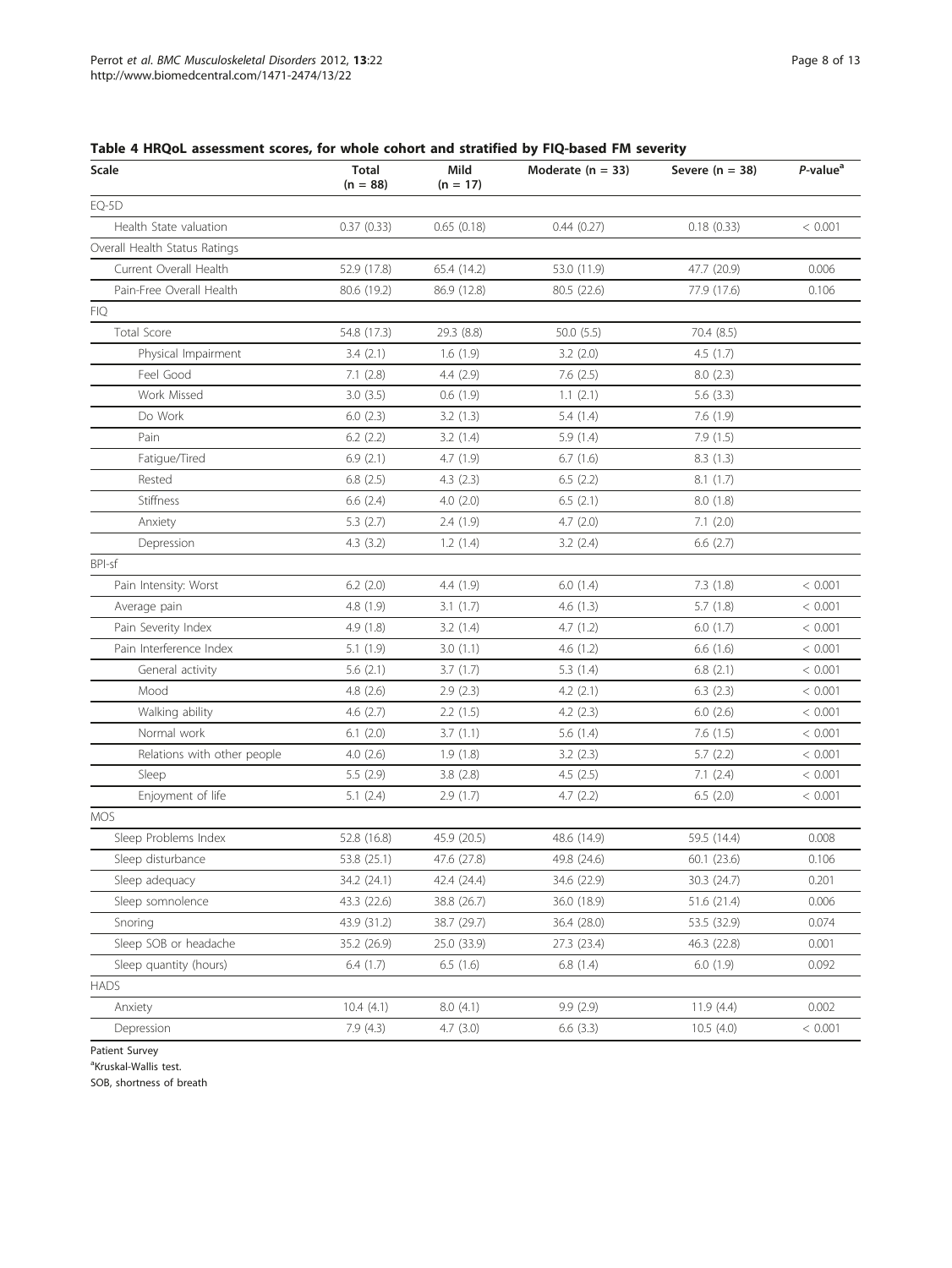<span id="page-8-0"></span>2.7 days of work missed in the previous 4 weeks (Table 5).

## Impact of fm on healthcare costs

Total annual costs per patient for treating FM in France was  $\epsilon$ 7,900 ( $\epsilon$ 14,868), comprising direct costs of  $\epsilon$ 910, and indirect costs of  $€6,990$  (Table [6\)](#page-9-0). Lost productivity accounted for the majority of costs (~88.5% total costs [direct+indirect]) associated with FM. The major cost drivers for the direct medical costs were payer costs for physician office visits (€259/€808 [32.1%]) and payer costs for prescription medications ( $\epsilon$ 245/ $\epsilon$ 808 [30.3%]). Patient direct medical costs ( $E186$ ) accounted for 23.0% of direct medical costs (Table [6\)](#page-9-0).

## Impact of FM severity

Baseline characteristics were similar across FM severity cohorts, including age, gender, and employment status (Table [1\)](#page-3-0). Almost half (15/32 [46.9%]) of the severe FM patients were retired and a further 21.9% were disabled or unemployed. Time since diagnosis of FM was similar across patients in different severity cohorts  $(\sim 3 \text{ years})$ (Table [2\)](#page-4-0). None of the clinical characteristics differed significantly across FM severity levels (Table [2\)](#page-4-0) except for the proportion of patients with restless leg syndrome (RLS), which was highest in patients with mild FM  $(47.1\%)$  (P = 0.043). Interestingly, more than 70% of patients in each FM severity cohort reported anxiety, and at least 50% in each severity cohort reported sleep disturbance/insomnia.

With regard to healthcare visits, there was no association between FM severity and number of office visits within the past 3 months (Table [3\)](#page-5-0) An association was found between FM severity level and the EQ-5D health state valuation score (mild: 0.65, moderate: 0.44, severe: 0.18;  $P < 0.001$ ), where poorer overall health status was associated with more severity (Table [4](#page-7-0)) Additionally, there was an association between FM severity level and current overall health scores, where current overall health score decreased from 65.4 to 53.0 to 47.7 for mild to moderate to severe FM, respectively ( $P = 0.006$ ) (Table [4](#page-7-0)). As might be expected, an association was also found between FM severity level and BPI-sf Pain Severity Index scores from 3.2 for patients with mild FM, 4.7 with moderate FM, and 6.0 with severe FM ( $P < 0.001$ ) (Table [4](#page-7-0)). Pain interference index also differed across FM severity level, from 3.0 for patients with mild FM to 4.6 for those with moderate FM, and to 6.6 for patients with severe FM  $(P < 0.001)$ .

An association between FM severity level and certain sleep outcomes was found (Table [4](#page-7-0)). For example, MOS Sleep Problems Index increased as FM FIQ severity increased, from 45.9 for patients with mild FM, to 48.6 for patients with moderate FM, and 59.5 for severe FM  $(P = 0.008)$ . Using the HADS-A patients reported increasing anxiety as FM severity worsened from mild  $(8.0)$  to moderate  $(9.9)$  to severe  $(11.9)$   $(P = 0.002)$ . The HADS-D scores showed a similar trend indicating increasing depression as the FM severity level worsened (4.7, 6.6, 10.5, respectively; P < 0.001) (Table [4\)](#page-7-0). Comparisons across FM severity level for the FIQ are not made because FM severity level was developed from the FIQ total score.

Nearly three-quarters (74.2%) of patients in the severe FM cohort reported FM-related disruptions in employment status. Although not significant, the average number of days missed from work due to FM during the past 4 weeks was 0.5 days for mild, 1.2 days for

| Table 5 Impact of FM on productivity among patients employed for pay |  |  |  |  |
|----------------------------------------------------------------------|--|--|--|--|
|----------------------------------------------------------------------|--|--|--|--|

|                                                                           |                     | <b>FM Severity</b> |                     |                     |                         |  |  |
|---------------------------------------------------------------------------|---------------------|--------------------|---------------------|---------------------|-------------------------|--|--|
| Characteristic                                                            | Total<br>$(n = 29)$ | Mild<br>$(n = 6)$  | Moderate $(n = 15)$ | Severe<br>$(n = 8)$ | $P$ -value <sup>a</sup> |  |  |
| Days missed from work during the past 4 weeks <sup>b</sup>                |                     |                    |                     |                     | 0.309                   |  |  |
| n                                                                         | 27                  | 6                  | 13                  | 8                   |                         |  |  |
| Mean (SD)                                                                 | 2.7(6.0)            | 0.5(1.2)           | 1.2(2.8)            | 6.9(9.6)            |                         |  |  |
| Median (range)                                                            | $0(0-20)$           | $0(0-3)$           | $0(0-8)$            | $0(0-20)$           |                         |  |  |
| Reduced productivity at work during the past 4 weeks <sup>b</sup> , n (%) |                     |                    |                     |                     | 0.281                   |  |  |
| All of the time                                                           | 4(13.8)             | 0(0.0)             | 2(13.3)             | 2(25.0)             |                         |  |  |
| Most of the time                                                          | 4(13.8)             | 0(0.0)             | 3(20.0)             | 1(12.5)             |                         |  |  |
| A good bit of the time                                                    | 9(31.0)             | 1(16.7)            | 4(26.7)             | 4(50.0)             |                         |  |  |
| Some of the time                                                          | 11(37.9)            | 4(66.7)            | 6(40.0)             | 1(12.5)             |                         |  |  |
| A little of the time                                                      | 1(3.4)              | 1(16.7)            | 0(0.0)              | 0(0.0)              |                         |  |  |
| None of the time                                                          | 0(0.0)              | 0(0.0)             | 0(0.0)              | 0(0.0)              |                         |  |  |

Patient Survey.

<sup>a</sup>Fisher's exact test or Kruskal-Wallis test, as appropriate.

<sup>b</sup>Among patients who are employed (full-time or part-time).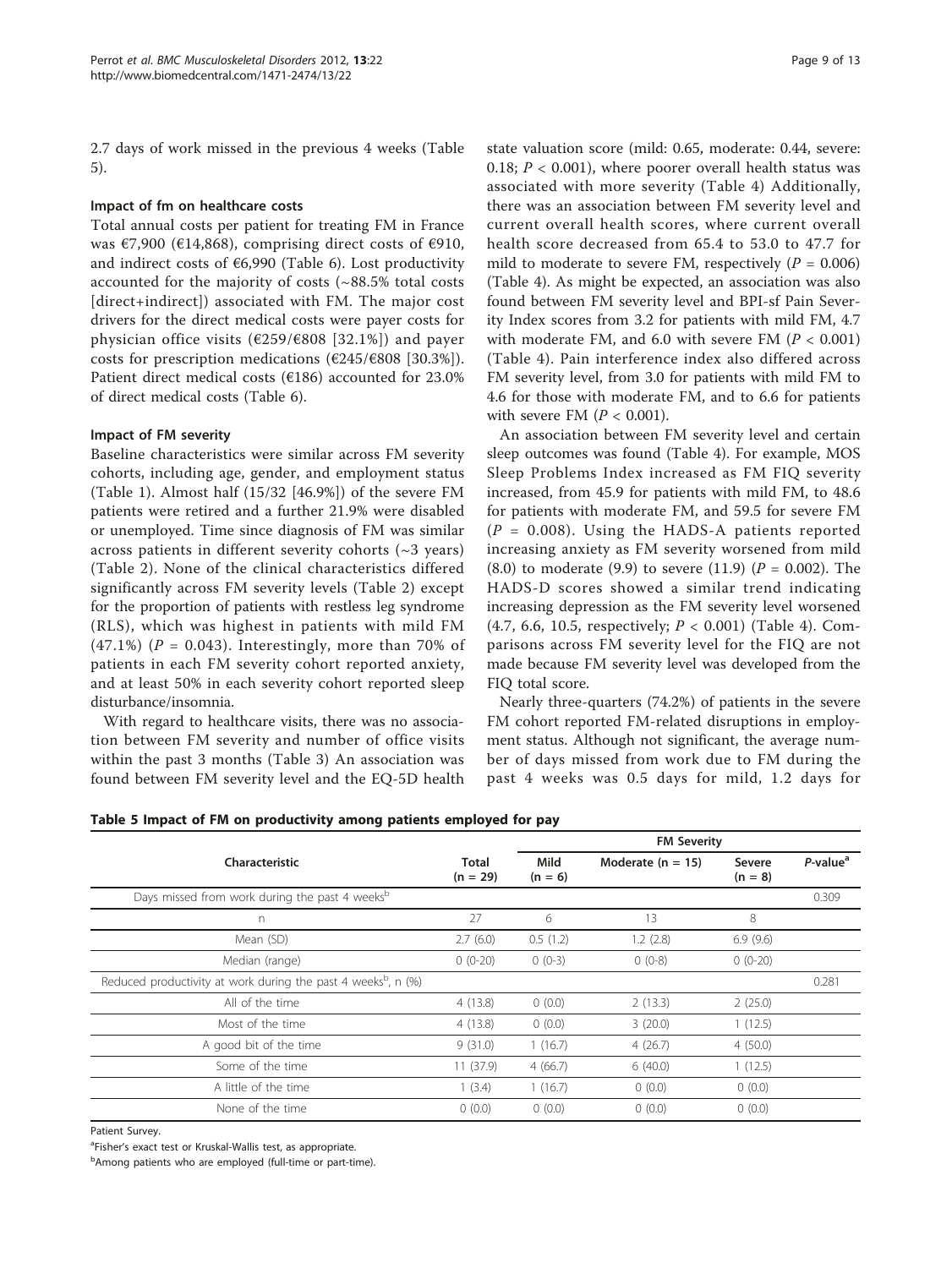| <b>Resource Utilization Cost</b>                | <b>Total</b><br>$(n = 88)$ |         | Mild<br>$(n = 17)$ |          | Moderate<br>$(n = 33)$ |              | <b>Severe</b><br>$(n = 38)$ |              |                          |
|-------------------------------------------------|----------------------------|---------|--------------------|----------|------------------------|--------------|-----------------------------|--------------|--------------------------|
|                                                 | Mean (SD)                  | Median  | Mean (SD)          | Median   | Mean (SD)              | Median       | Mean (SD)                   | Median       | P-<br>value <sup>a</sup> |
| Direct Medical Costs to Payer <sup>b</sup>      |                            |         |                    |          |                        |              |                             |              |                          |
| Physician Visits                                | 259 (163)                  | 264     | 271 (118)          | 264      | 219 (112)              | 264          | 288 (208)                   | 264          |                          |
| Diagnostic Tests                                | 14 (38)                    | $\circ$ | 26(61)             | 0        | 7(20)                  | $\mathbf{0}$ | 13(37)                      | $\circ$      |                          |
| Prescription Medications                        | 245 (345)                  | 107     | 153 (207)          | 43       | 213 (312)              | 102          | 314 (409)                   | 144          |                          |
| Hospitalizations                                | 104 (972)                  | 0       | 0(0)               | 0        | 276 (1,587)            | $\mathbf{0}$ | 0(0)                        | $\circ$      |                          |
| Direct Medical Costs to Patient <sup>c</sup>    | 186 (425)                  | 0       | 113 (256)          | $\circ$  | 233 (448)              | $\circ$      | 179 (467)                   | $\circ$      |                          |
| Total Direct Medical Costs to Society           | 808 (1,215)                | 540     | 564 (440)          | 528      | 949 (1,842)            | 504          | 794 (636)                   | 595          | 0.434                    |
| Direct Non-Medical Cost to Patient <sup>c</sup> |                            |         |                    |          |                        |              |                             |              |                          |
| Professional services for ADL                   | 103 (501)                  | 0       | 93 (274)           | 0        | 108 (428)              | $\mathbf{0}$ | 103 (633)                   | $\circ$      |                          |
| Total Indirect Costs to Society <sup>c</sup>    |                            |         |                    |          |                        |              |                             |              |                          |
| Lost productivity                               | 6.990<br>(14, 561)         | $\circ$ | 4,816<br>(12, 433) | $\Omega$ | 5,576<br>(12,736)      | $\mathbf{0}$ | 9,190 (16,808)              | $\mathbf{0}$ |                          |
| Total Direct and Indirect Costs to<br>Society   | 7.900<br>(14,868)          | 616     | 5,473<br>(12,852)  | 610      | 6,633<br>(13,498)      | 528          | 10,087<br>(16,785)          | 890          | 0.185                    |

<span id="page-9-0"></span>Table 6 Annual costs (2008 Euros) per FM patient, and by FM severity

Extrapolated from 4-week patient-reported data and 3-month clinical case report form data

<sup>a</sup>Kruskal-Wallis test.

**Based on unit cost and data reported in Clinical case report form.** 

<sup>c</sup>Based on patient-reported data from study.

ADL: activities of daily living

moderate, and 6.9 days for severe FM ( $P = 0.309$ ) (Table [5\)](#page-8-0). There also was no significant relationship between FM severity level and at-work productivity over the past 4 weeks.

As FM severity level worsened, patients perceived their prescription medications to be less effective (Figure [2\)](#page-6-0) ( $P = 0.008$  for association across cohorts). Patients also generally became less satisfied with their prescription medication as severity level worsened (Figure [3](#page-6-0)), although the association was non-significant.

Average annual total cost (direct and indirect) per FM patient was higher for patients with severe FM  $(€10,087)$ compared to those with moderate ( $66,633$ ) or mild FM  $(65, 473)$ ; however, the difference was not significant (Table 6). As observed overall, lost at-work productivity was the main driver of total costs within each severity level.

## **Discussion**

This is the first study to assess core FM symptom dimensions identified by OMERACT, in a group of 88 patients with FM from France. We examined FM burden of illness by investigating patients' tender points, HRQoL, general health, pain, sleep/fatigue, depression, anxiety, physical function, productivity losses for FM patients, medication use, treatment satisfaction, as well as the costs to society. Consistent with other studies [[4](#page-11-0),[30](#page-12-0)-[32\]](#page-12-0), our study demonstrated that patients have substantial burden due to FM, and FM is associated with direct and indirect costs.

The results of this study show a significant burden of illness associated with FM. FM severity was associated with certain sleep problems, anxiety, and depression. Patients reported poor HRQoL, overall and in negative health impact in relation to measures of pain, function, sleep, anxiety, and depression. Just over half (55%) of patients had moderate pain based on the BPI-sf Pain Severity Index, and 22% severe pain, supporting that moderate-to-severe chronic pain is a dominant feature for patients with FM.

Although the generalizability of our observations from these FM patients to the wider FM population in France is ultimately unknown, our results are consistent with other larger studies that have examined the impact of FM. For example, a Dutch study involving a sample of 3664 patients and examining the impact of musculoskeletal diseases on HRQoL, reported that patients with FM (with or without other musculoskeletal diseases) scored lower on all subscales of the Short Form-36 (SF-36) and EQ-5D health status measures than study patients with other musculoskeletal diseases [[33\]](#page-12-0). The domains most affected were vitality, role-physical, and bodily pain for the SF-36; and usual activities and pain/ discomfort for the EQ-5D. In a study of chronic widespread pain among patients with and without FM in Sweden, the FM group scored significantly lower than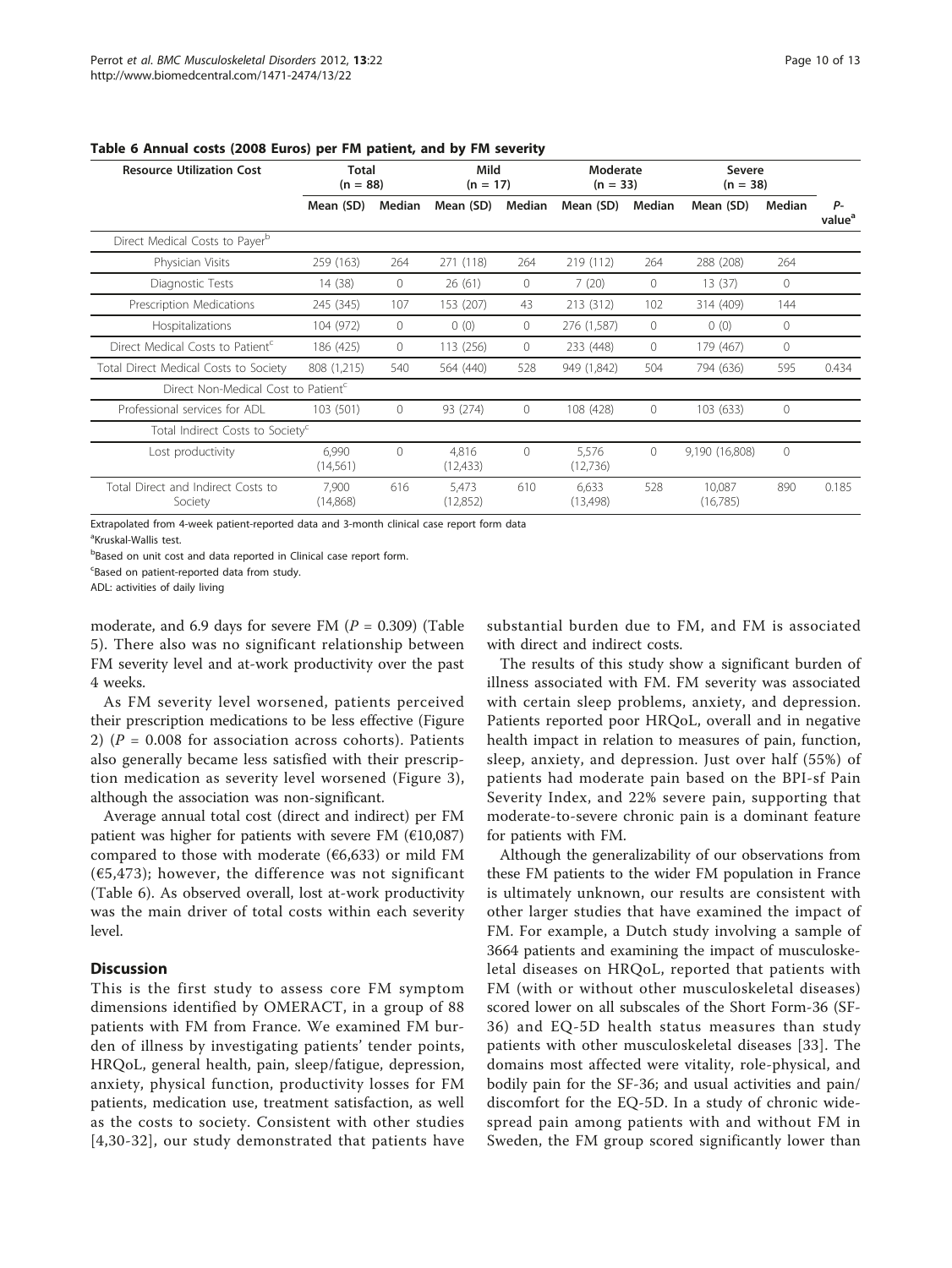the non-FM group on general HRQoL measures and specific measures for activities of daily living, depression, anxiety, and pain [\[34](#page-12-0)]. Collectively with our study, data highlight the high societal and patient burden that FM inflicts across Europe [[35\]](#page-12-0).

Patients in our study reported a significant impact of FM on sleep, with the most affected areas on the MOS Sleep Scale being sleep adequacy and sleep disturbance. These observations are consistent with other larger studies of European patients with FM, and FM patients from other countries [[3](#page-11-0)[,36\]](#page-12-0) For example, in a study of 600 health maintenance organization (HMO) members with FM [\[3](#page-11-0)], patients demonstrated poor sleep quality as measured by the Pittsburgh Sleep Quality Index (PSQI) where scores of  $\geq$ 5 indicates poor sleep. More specifically, Bigatti et al. reported patients had PSQI score of 11.22  $(\pm 3.96)$  at baseline, with only 4% of patients scoring  $< 5$  [\[3](#page-11-0)].

FM had a negative impact on work productivity in the present study, with 44% of patients reporting some disruption in productivity, and the overall employed sample reporting an average of 35 days of missed work per year per patient. Thirty-five days of missed work due to FM accounts for approximately 13% of all working days in a calendar year. Other studies have likewise highlighted the higher number of work days missed for employed patients with FM vs. the general population, in Europe and the United States. For example, in a similar small study of patients with FM, chronic low back pain, and ankylosing spondylitis, Boonen et al. (2005) found that 63% of FM patients with a paid job reported an episode of sick leave, with mean length of sick leave was 34 days per working-patient-year [[15](#page-12-0)]. In a larger study of administrative claims database including 31 large self-insured companies in the United States, White et al. (2005) reported that FM patients missed significantly more days of work in the past year compared with non-FM patients (29.8 vs. 10.4 days;  $P < 0.001$ ) [\[4](#page-11-0)]. Similarly, a study of 1081 patients with FM from Spain reported 20.9 sick days per year, significantly more than the reference group of subjects without FM syndrome (8 days) [[32\]](#page-12-0).

Patients reported an average of one physician office visit per month in the present study. Physicians reported that 84% of patients were taking a prescription medication related to their FM symptoms, with the majority of patients taking other analgesics, primarily opioids, and non-steroidal anti-inflammatory drugs. Furthermore, patients did not perceive their prescription medications as completely effective and expressed some dissatisfaction with current pharmacological treatments. Our findings suggest that there is room for improvement in the current management and use of prescription medications for FM in France. These observations are relatively

consistent with other larger studies of European populations of FM patients. For example, a study of 299 patients with FM from France and Germany reported that their FM treatment regimens were not the most advantageous [[18\]](#page-12-0). Other European studies have also documented frequent physician office services among patients with FM. In a UK study using a large electronic medical records database containing data on GP visits, Hughes et al. (2006) reported that, among 2,260 UK patients newly diagnosed with FM, there were 25 office visits, and 11 prescriptions per patient in the year prior to diagnosis, and levels of HRU generally increased following diagnosis [[16\]](#page-12-0). Using a large electronic database recording GP encounters in Germany, Berger et al. (2008) also demonstrated significant HRU for FM patients. Among 4,983 FM patients, 67% were on at least one pain-related medication and 74% had four or more GP office visits over 1 year. Additionally, FM patients averaged approximately three-times as many outpatient office visits (19.6 vs. 5.2;  $P < 0.001$ ) than patients without FM [[17\]](#page-12-0). Similarly, a claims analysis from Spain documented an average of 13.5 GP office visits per year and the use of an annual average of 3.7 medications for 1081 FM patients [[32](#page-12-0)]. Taken with the data presented in the current study, despite diagnosis and treatment, FM patients display considerable HRU across Europe, indicating an unmet need for FM patients in these studies.

Higher HRU rates resulted in higher total direct medical costs on a per-patient basis. The major drivers of direct medical costs to the payer were physician office visits and prescription medications. The largest contribution to FM costs in our study was related to lost productivity due to absenteeism and disability, accounting for approximately 88% of total costs. These results are supported by the published literature. Previous studies have demonstrated that employee disability and medical comorbidity associated with FM greatly increase the economic burden of the disease. White et al. (2008) reported that indirect costs, including actual employer payments for extended absence from work due to disability and imputed medically-related work-loss days and costs, accounted for approximately one-third of the total study costs, highlighting the significant burden imposed by FM to employers [\[4](#page-11-0)]. Robinson et al. (2003) also found that a substantial portion of total cost for FM was due to work disability; the prevalence of disability was twice as high among employees with FM when compared with the overall employee population [[37](#page-12-0)].

The present study is the first to assess the impact of FM severity on key multiple FM dimensions. Eighty-one percent of the sample reported moderate (38%) or severe FM (43%) based on patients' FIQ total scores and the results of the study also show that, as FM severity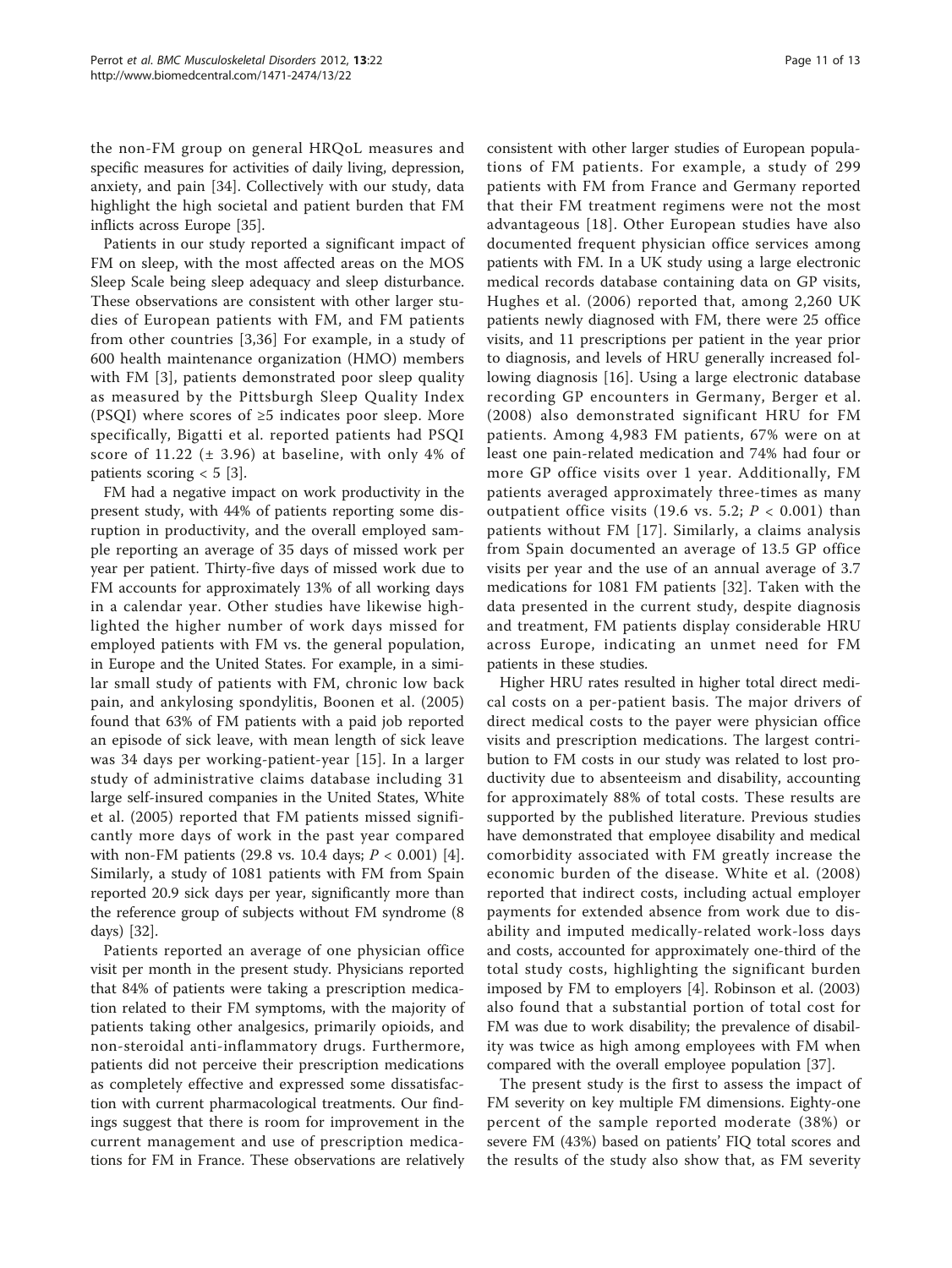<span id="page-11-0"></span>increased, facets of patients' HRQoL, pain, elements of sleep, anxiety, and depression worsened significantly. In addition, there was a non-significant trend for patients' productivity and the total direct and indirect costs to society to increase as FM severity worsened.

This study had several limitations. Firstly, only practices that volunteered to participate were included in the study. It is possible that these sites may differ in unknown ways from others that routinely provide FM or general patient care. Additionally, these practices were predominantly GPs, and it is possible that FM patients presenting to GPs are not generalizable to the FM patient population in France as a whole. However, we note that GPs are the most accessible venue for FM patients to seek care, and a large proportion of patients were concurrently seeking care for their FM from other specialists. Data came from patients who were actively seeking care; the clinical/sociodemographic characteristics of FM patients who were not seeking care are not known, and our findings may not be generalizable to the wider FM patient population. It is possible that differences were not significant because the low number of patients in each severity cohort is underpowered to detect differences. Therefore these outcomes warrant further investigation in studies with larger sample sizes. Although each scale used in the present study has been independently validated to assess given symptoms in different patient populations, they have not all been validated in FM patients specifically. However, the scales picked are widely used in FM clinical trials to assess subjective outcomes, and some scales are recommended to healthcare providers for assessment of symptoms. Our costing algorithm made several assumptions that may have underestimated medication costs, including costing based on generic medications, determining costs using the largest package sizes available, and assuming lowest average dose where information from the CRF was incomplete. A less conservative costing methodology might have led to higher estimated costs associated with medications. While we captured out-of-pocket costs incurred by patients for non-prescription medications and services by allied healthcare professionals beyond the GP/hospital environment, these types of services and costs often recommended to FM patients, such as physiotherapists, exercise specialists, or psychotherapists, may have been underreported and increased the cost burden to patients or society as a result. Finally, the study was cross-sectional; therefore, while we can examine the association between FM and outcome measures, directionality cannot be established. Despite these limitations, given the lack of information on the burden of FM in patients from France; our study provides important insights into the impact of FM in this sample of patients with FM from France.

## Conclusion

This study represents one of the first attempts to characterize the full patient experience of disease, function, HRQoL, and costs of patients with FM from France. Although the majority of patients were receiving medical attention and prescription medications for FM, patients still reported high levels of pain, anxiety, depression, sleep disturbance, diminished HRQoL, and substantial loss of productivity. Additionally, patients reported that prescription medications for their FM were not optimal in terms of perceived effectiveness and satisfaction. As FM severity increased, patients' health status and other key symptom domains worsened. Finally, the total direct and indirect costs to society increased as FM severity increased. These results highlight the significant disease burden as well as limitations of treatment options available.

#### Acknowledgements

This study was sponsored by Pfizer Inc. Editorial support was provided by Karen Burrows, MPhil, of UBC Scientific Solutions and was funded by Pfizer Inc. The authors wish to thank Kathryn Anastassopoulos and Rebecca Baik, employees of Covance Market Access Services Inc. for their support in the analysis for this study.

#### Author details

<sup>1</sup>Service de Médecine Interne et Thérapeutique, Consultation de la Douleur Hôtel Dieu Hospital, Université Paris Descartes, Paris, France. <sup>2</sup>Covance Market Access Services Inc., Gaithersburg, MD, USA. <sup>3</sup>Pfizer Inc, New York, NY USA.

#### Authors' contributions

SP served as clinical reviewer, providing interpretation and critical revision to the analysis and manuscript. CS, ABC, and GZ conceptualized the study design, and together with TK and MH, contributed to the analysis of study results. All authors contributed to the development of the manuscript, and reviewed and approved the final draft.

#### Competing interests

Professor SP has conducted two studies in fibromyalgia for Pfizer Inc as a national coordinator and has received fees for his coordination. CS and TK are employees of Covance Market Access Services Inc., and served as paid consultants to Pfizer Inc in relation to conduct of the study. MH was an employee of Covance Market Access Services, Inc., at the time of the study, and served as a paid consultant to Pfizer in relation to the conduct of the study. AC and GZ are employees of Pfizer Inc.

#### Received: 22 August 2011 Accepted: 17 February 2012 Published: 17 February 2012

#### References

- 1. Wolfe F, Ross K, Anderson J, Russell IJ, Hebert L: [The prevalence and](http://www.ncbi.nlm.nih.gov/pubmed/7818567?dopt=Abstract) [characteristics of fibromyalgia in the general population.](http://www.ncbi.nlm.nih.gov/pubmed/7818567?dopt=Abstract) Arthritis Rheum 1995, 38(1):19-28.
- 2. Arnold LM, Hudson JI, Keck PE, Auchenbach MB, Javaras KN, Hess EV: [Comorbidity of fibromyalgia and psychiatric disorders.](http://www.ncbi.nlm.nih.gov/pubmed/16965199?dopt=Abstract) J Clin Psychiatry 2006, 67(8):1219-1225.
- 3. Bigatti SM, Hernandez AM, Cronan TA, Rand KL: [Sleep disturbances in](http://www.ncbi.nlm.nih.gov/pubmed/18576297?dopt=Abstract) [fibromyalgia syndrome: relationship to pain and depression.](http://www.ncbi.nlm.nih.gov/pubmed/18576297?dopt=Abstract) Arthritis Rheum 2008, 59(7):961-967.
- 4. White LA, Birnbaum HG, Kaltenboeck A, Tang J, Mallett D, Robinson RL: [Employees with fibromyalgia: medical comorbidity, healthcare costs,](http://www.ncbi.nlm.nih.gov/pubmed/18188077?dopt=Abstract) [and work loss.](http://www.ncbi.nlm.nih.gov/pubmed/18188077?dopt=Abstract) J Occup Environ Med 2008, 50(1):13-24.